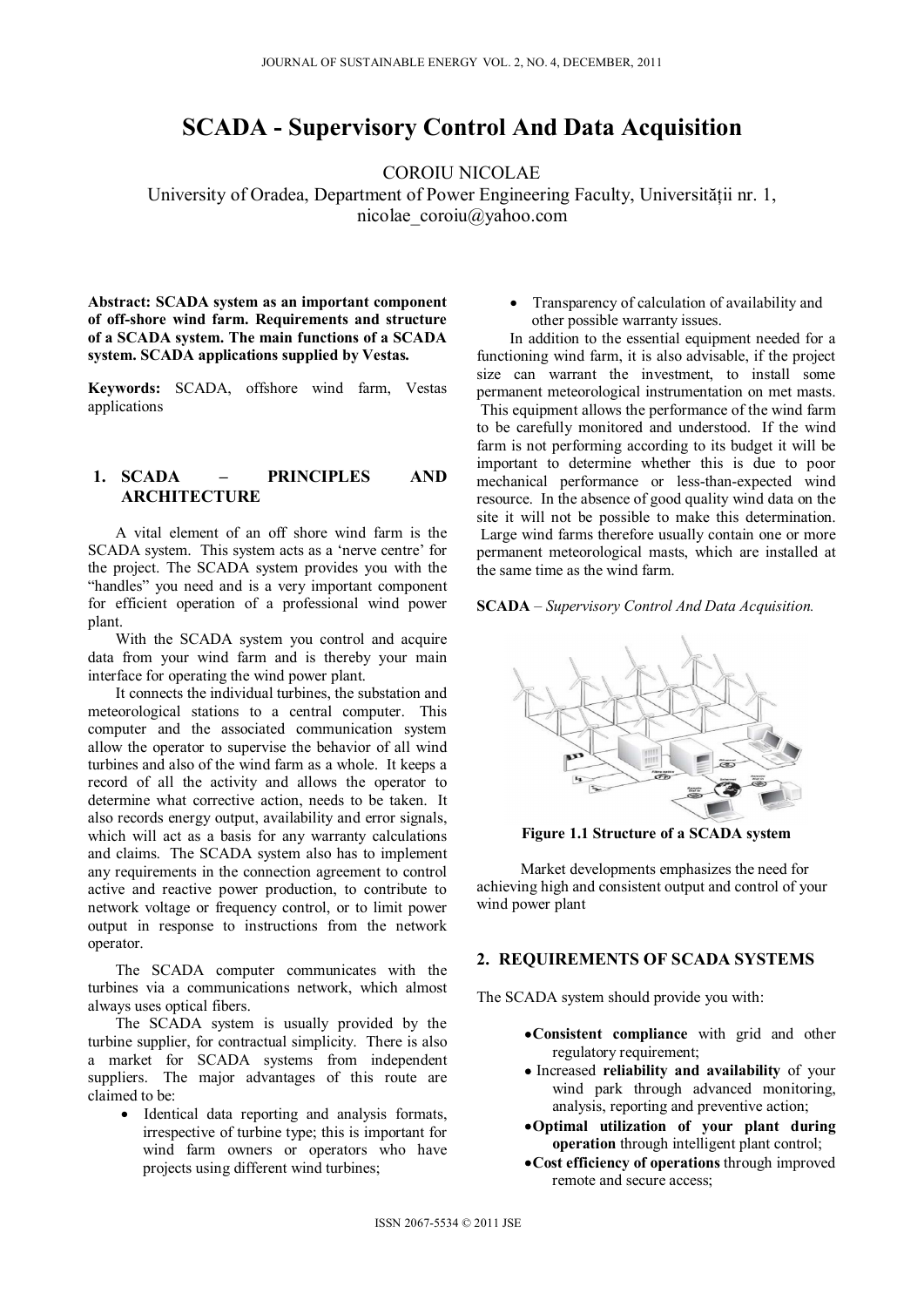**Scalability and integration** of your operation through modular approach of the SCADA system.



#### **Figure 2.1 Requirements of SCADA systems**

## **3. STRUCTURE OF SCADA SYSTEMS**

 The basic layout of a SCADA system consists of the following elements:



**Figure 3.1 Structure of a SCADA system** 

# **4. FUNCTIONS OF SCADA SYSTEMS**

The main functions of a SCADA system are:

- **-** Monitoring and data acquisition
- **-** Reporting and diagnostics
- **-** Integration and customer enablement
- **-** Compliance and control
- **-** System reliability & security

## **4.1.1 Monitoring and data acquisition**

Monitoring and data acquisition gathers a variety of operational data providing you with the strongest possible control of your plant:

integration of the monitoring of turbines, met mast and substation into the operation centre;

- allows simple integration of wind turbines and plant control functionality into control centre (or 2nd level system);
- supports easy interface to 3rd party forecasting service (ftp):
- monitoring views contain: Online production view, event view, alarm notification and PCC measurement

What is important?

- sufficient online and historical signals for correct and detailed monitoring and analysis;
- well-integrated systems;
- easy to use interface and overview:
- real-time data easily integrated and accessible online;

event and alarm handling and fast notifications.Data sources and flow:

- **-** sensor signals and calculated data points (scada signals);
- **-** wind speed/direction air pressure/density precipitation/humidity;
- **-** temperature 24 hrs ups backup (vestas met tower);
- **-** power production at point of common coupling (**vestasgridpanel**).

VestasOnline® provides visual aids that make real time monitoring actionable and gives site managers the best possible site control.



#### **Figure 4.1 Graphical monitoring tools**

Monitoring capabilities include:

- customer mimics (customization);
- online product view;
- event view and alarm notification;
- ppc measurements.

#### **4.2 Reporting and diagnostics**

Reporting evolves around three key categories and provides full information for financial reporting and power curve verification.

#### **4.2.1 Avalability**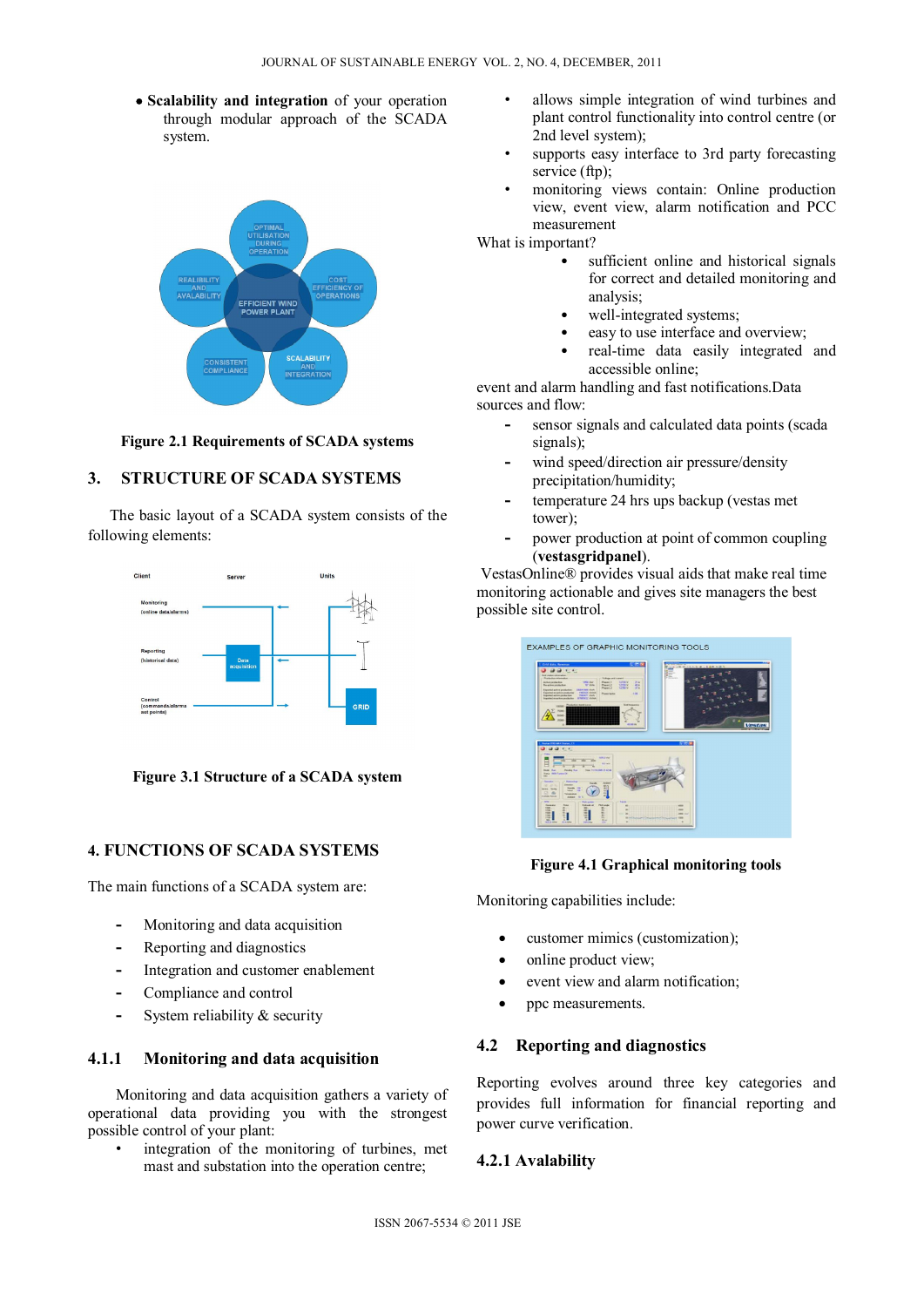- Time-based availability
- Shadow data correction
- Calculates values based on service and availability agreement
- Site/contractually-specific



## **4.2.2 Production**

- Shows production over a custom period;
- Looks at neighbouring turbines and neighbouring met station in case of missing data;
- Calculates lost production at curtailment;
- Additional data can be added to show correlation. (Example: wind /production).



# **4.2.3 Performance**

- Overview to show profit and loss (for Vestas and customer)
- Power curves (wind and power distribution; exclusion of sectors; periods with rain, periods with curtailment; air density correction, etc.)



VestasOnline®provides leading-edge, high-frequency information sets as well as diagnostic tools (e.g.

VDFtracks and troubleshooting tool) that enable the operational staff to efficiently analyse operations and realise lower OPEX through prediction and planning.

# **4.3 Integration and customer enablement**

 VestasOnline® can also import data from other external sources to make your reporting and analysis even more detailed.

Typical input sources for integration

- fog horns;
- aviation lights;
- circuit breaker status;
- general communication status;
- power forecasting/trading systems (curtailment).



VestasOnline® is designed to integrate smoothly with all plant components and a wide range of other systems giving you full control of your business.

VestasOnline® Business is designed to integrate smoothly with all other plant components, VestasOnline® Power Plant Controller, VestasMETPanel or supported third party components.

VestasOnline® provides standard international communication protocols, so you can integrate your power plant data with your ERP or other second-level systems, and get better overall control of your total business.



# Examples

**Customer operation centre -** Monitoring and data control

**Customer reporting centre -** Direct read-only access to database

**Meteorological forecasting centre -** FTP and email containing turbine operational data

**Service personnel - Email and text with turbine events**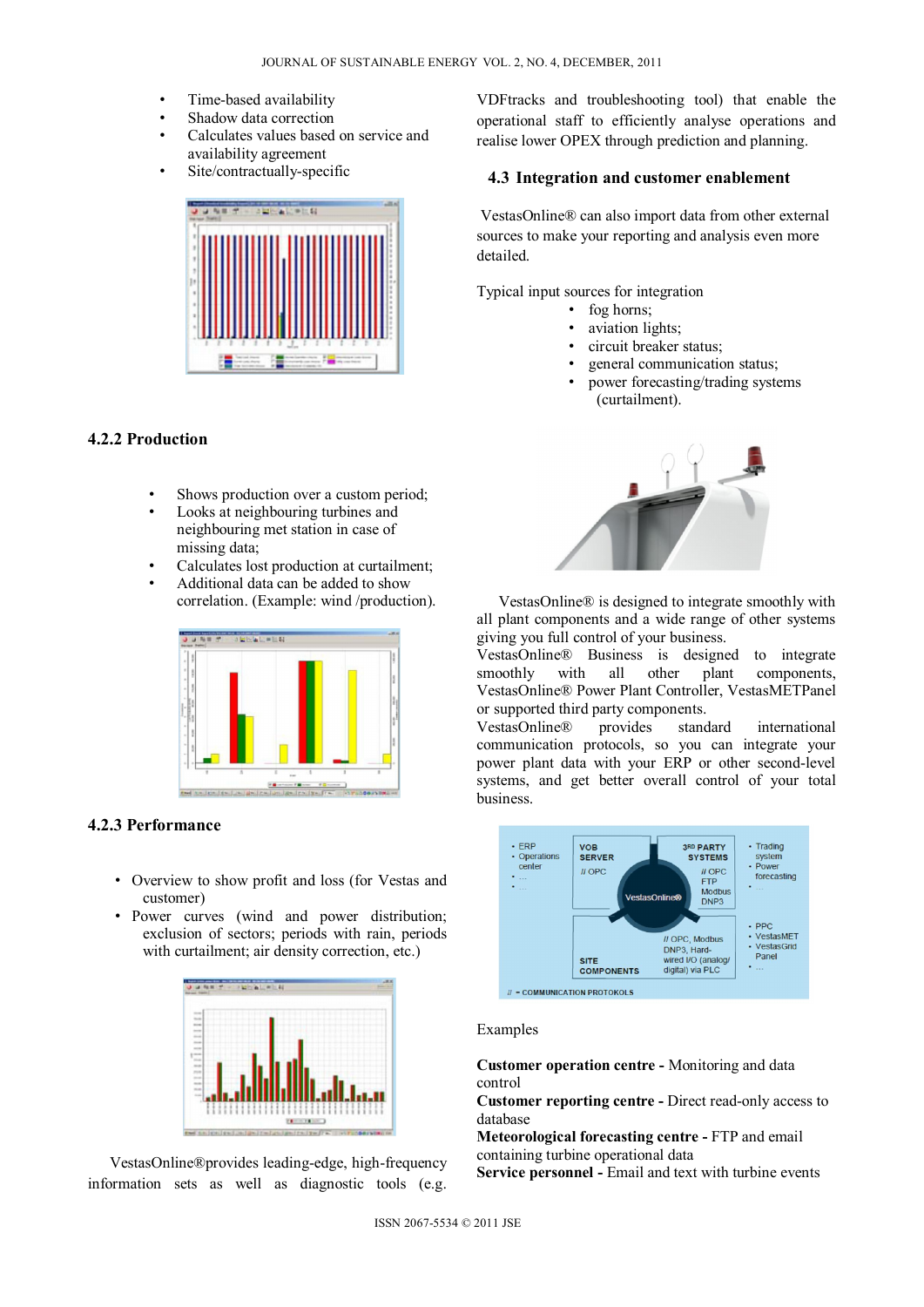**Customer management -** Production data and other reports in PDF or CSV format via email or FTP Integration and customer enablement- Integrates with Vestas support systems to support your plant in the most optimal way.



Access to SCADA is also used inside Vestas to provide you with the best possible service

- SCADA technicians *(configure the system)*
- Service *(maintains and creates reports)*
- Surveillance Centres *(provide a 24/7 service and receive alarms from SCADA and turbines)*
- Vestas Data Centre (VDC) *(collects data from all turbines (via SCADA) and can create reports related to SBU area, turbine range/population)*
- Performance & Diagnostic Centre *(analyses data from VDC in order to improve turbine performance and quality)*

# **4.4 Compliance and control**

VestasOnline® Power Plant Controller (PPC) offers advanced wind power plant control and ensures compliance.

VestasOnline® offers advanced wind power plant control

**-** Ramp up/down features which can be controlled separately.



**-** Power Factor regulation according to a timetable



**-** Hourly, daily or weekly scheduled derating



## **VestasOnline® offers worldwide grid compliance**

Many countries are tightening their grid codes to ensure that wind power plants can support the grid throughout their operation. VestasOnline® Business can be tailored to the grid code requirements of any country, ensuring compliance for all known grid codes worldwide.

VestasOnline® ensures grid compliance worldwide together with Vestas turbine and substation equipment.

## **The gain by using intelligent power regulation**



#### **4.5 System reliability and security**

VestasOnline® provides a high level of reliability by focusing on the following critical features in the SCADA architecture.



Best-in-class system uptime - enabling reliable control and data acquisition on Redundant hard disk storage (Raid)

- Scheduled backups
- High-grade server
- Redundant communication network
- Redundant/fault tolerant FO communication
- Redundant power supply
- Redundant UPS power
- Time-synchronised solution